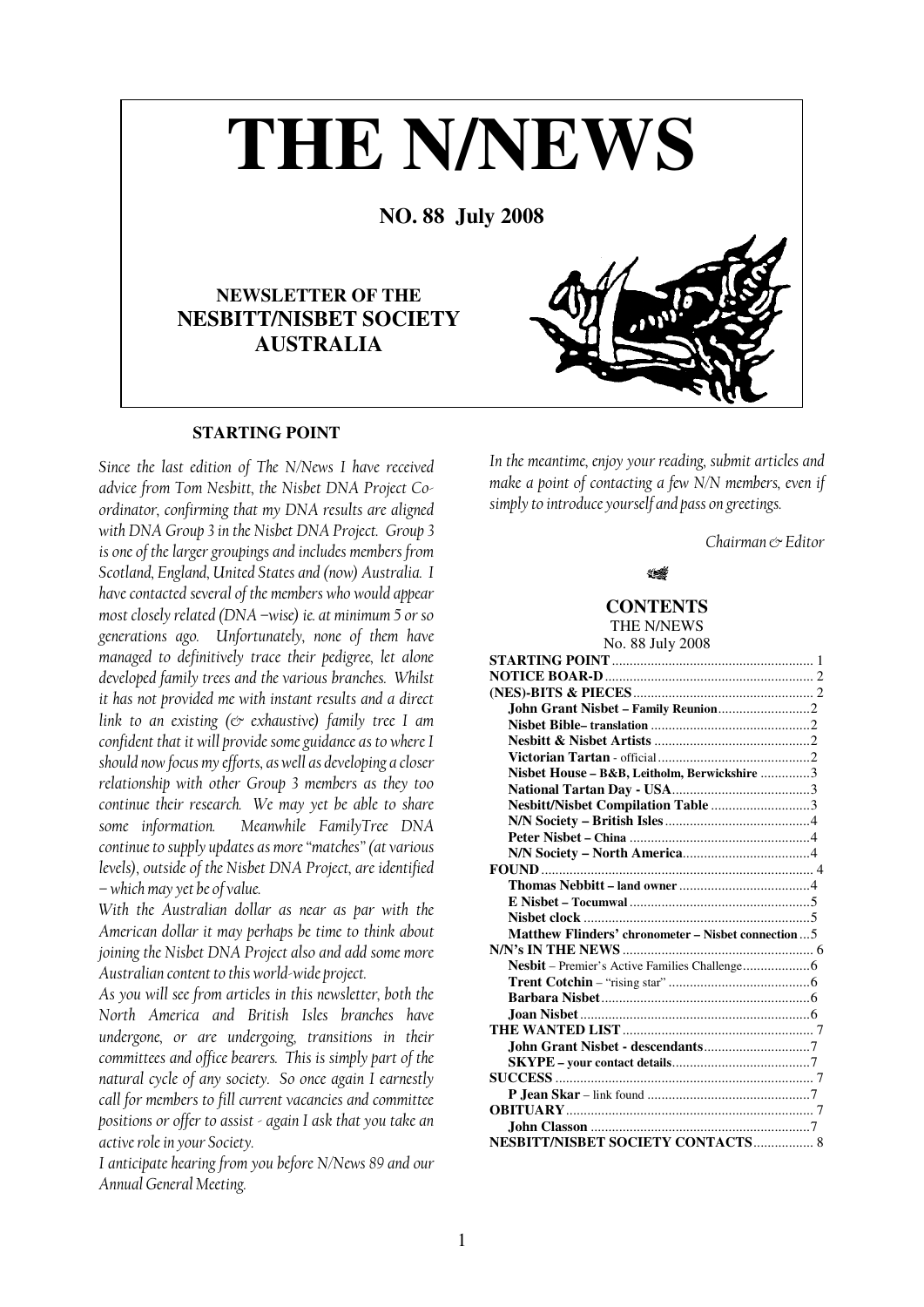# **NOTICE BOAR-D**

(Upcoming events in the Local and Overseas Calendar)

*Sept 27 2008 Gathering will be held at Gunsgreen House, Eyemouth, Scotland*  Sept/Oct Annual General Meeting – details TBA Oct N/NEWS # 89 *July 25-26 2009 - International Gathering of the Clans, Edinburgh, Scotland* 

Note: the social calendar can be viewed on the homepage.

#### 16

# **(NES)-BITS & PIECES**

#### **John Grant Nisbet – Family Reunion**

The descendants of John Grant Nisbet formerly of 74 Damside Street, Dunfernline, Scotland are called to a family reunion in Port Lincoln, South Australia on  $9<sup>th</sup>$  April 2009.

*For further details see the WANTED section of this newsletter.* 

**\*\*\***

## **Nisbet Bible– translation**

*In the most recent issue of the Nesbitt/Nisbet Society – North America Newsletter, April 2008 an appeal to members was made regarding level of interest in the printing/production of Murdoch Nisbet's "the New Testament in Scots" if you wish to know more then contact Steve Nesbitt at snesbitt@ibydeit.org*

**\*\*\***

### **Nesbitt & Nisbet Artists**

Nesbitt/Nisbet Society – British Isles has published a booklet by Raymond Nisbet Rolinson entitled "Nesbitt & Nisbet Artists". We intend obtaining a master copy from which we can print copies for distribution to Australian and New Zealand members. Quoting from the UK Newsletter:

*"The book presents a great deal of learning, lightly worn. Readers may not know that it represents the synthesis of a vast file (literally) including many art libraries and art galleries, living artists, owners of pictures as far away as New Zealand and Norway, and the families and descendants of artists. Using online sources – particularly census records – it has been possible to round out many of the biographies. As a thank you to the many libraries that assisted, the Society has sent copies of the book to about forty, where they will be permanently accessible to researchers in the future."* 

#### **Victorian Tartan** - official

*Presumably, as Nesbitt/Nisbets we are entitled to don the Nisbet tartan (whichever variant takes your fancy); and for those of Scottish descent, presumably we able to don the Royal Stewart or Blackwatch. Well now, for those of us fortunate enough to be Victorian I presume that we can add the Victorian Tartan to our wardrobe. The Victorian premier Mr Brumby is seen below modeling the Victorian tartan. Clipping is from the Herald Sun, Friday, June 13, 2008 page 21.* 



*A search on the internet for details regarding availability proved fruitless. However, it would appear that Tasmania, Queensland, South Australia, Victoria and maybe New South Wales already have a state (district) tartan. It was also noted that Canberra (city) has a tartan (restricted use/availability).* 

*Information Victoria advised me to contact "The House of Tartans" in the ACT – I currently await their response regarding availability of any/all state tartans.*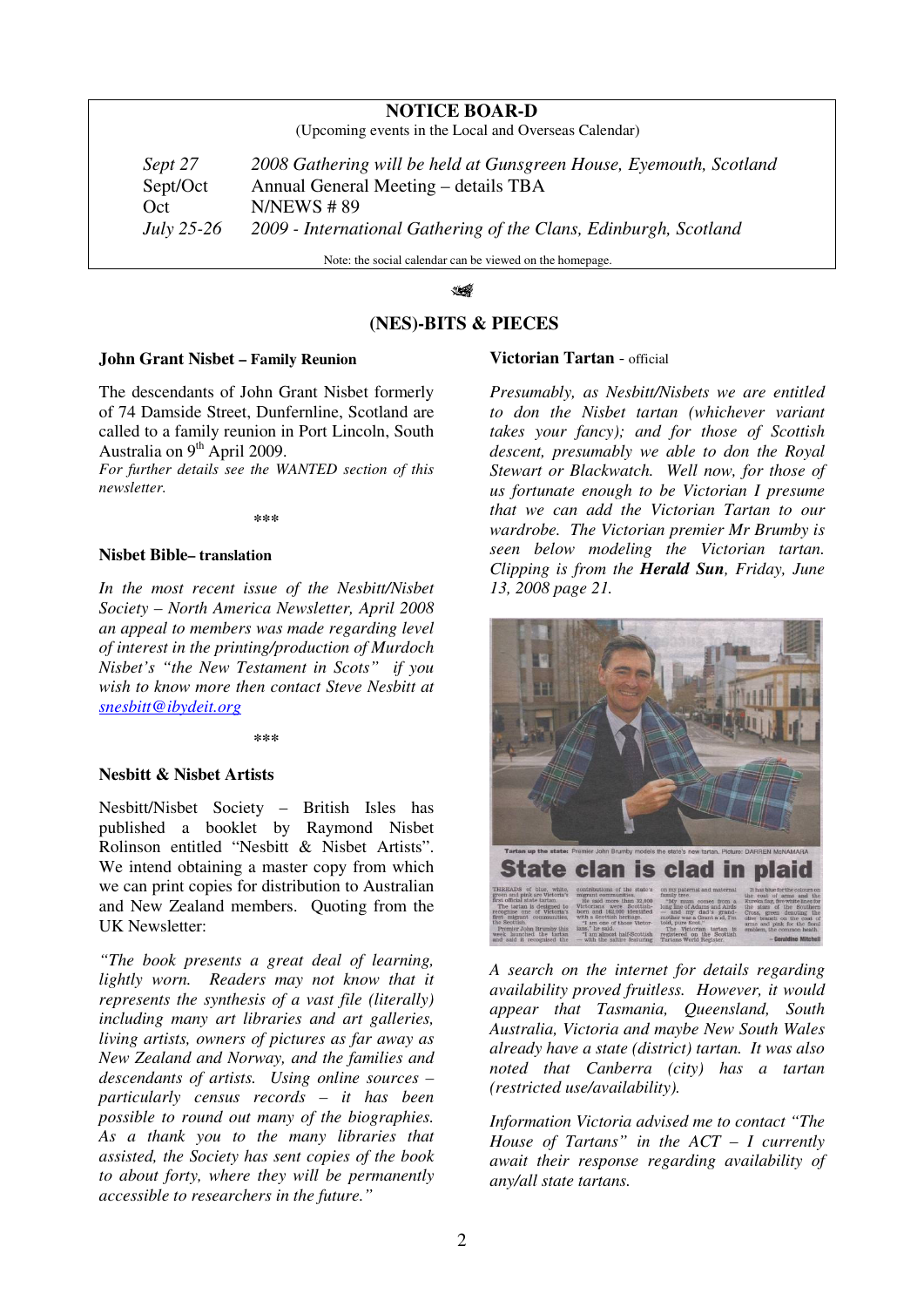Och, it's our own tartan

THE Premier admitted it himself. "I'm not one for improvisation," John Brumby said, as he draped a scarf made from the new Victorian state tartan<br>around his neck rather than his hips, as the photographer had hoped.

Victoria this week joined a group of almost 4000 entities to have a unique tartan.

The new state tartan incor-<br>porates the blue of the Victorian coat of arms and the Eureka Stockade flag; five white lines<br>representing the Southern Cross; green for the olive branch on the coat of arms and pink to represent the Common Heath, the state's floral emblem. NSW resident Betty Johnston,



Mr Brumby models the state tartan.

who designed the NSW state tartan and is working on designs for Western Australia and South Australia, said she was paid "not a cracker" for this 10-year labor of love. The tartan will be available

for ceremonial occasions but there is no requirement that it be **MIKI PERKINS** used.

*The clipping above is from The Age, Friday , June 13, 2008.* 

#### **\*\*\***

#### **Nisbet House – B&B, Leitholm, Berwickshire**

In the most recent issue of the Nesbitt/Nisbet Society – British Isles (Volume XXV No 2, Summer 2008) a new member, Mrs Sheila Pile was welcomed. Sheila's N/N connection is that she owns and runs Nisbet B&B in Leithholm in the Borders. Nisbet House is described as *a charming 18th century bed & breakfast with spacious, tastefully furnished rooms and comforting log fires*. It was formerly Southview, the home of Peggy Nisbet, the dollmaker; and is certified four-stars by the Scottish Tourist Board.



*www.nisbethouse.co.uk*

## **National Tartan Day - USA**

On April 4, 2008, President George W Bush signed a document proclaiming April 6, 2008, as National Tartan Day!

Since the passing of Senate Resolution 155 in 1998 and House Resolution 41 in 2005, The Scottish Coalition and others have been actively asking the American-Scottish community to request that the president of the United States sign a proclamation proclaiming April 6, in perpetuity, as National Tartan Day.

The presidential proclamation makes National Tartan Day a national holiday observance on every April 6, similar to Flag Day, thus placing National Tartan Day on the official United States of America calendar.

*Tartan Day is held on April 6, being the anniversary of the date on which the Declaration of Arbroath was created in 1320 (being effectively a declaration of Scottish independence).* 

*And yes there is a United States tartan, which is, naturally, made up of red, white and blue (two tones).* 

*In the rest of the world, Tartan Day is held on July 1, being the day of the Repeal in 1792 of the Act of Proscription of 12 August 1747, forbidding Scots to wear the Tartan.* 

**\*\*\***

#### **Nesbitt/Nisbet Compilation Table**

Hal L Nesbitt, a member of the Nesbitt/Nisbet Society – North America branch has captured references to N/N's from numerous sources into a WORD document table **"Nesbitt/Nisbet Compilation Table"**.

Hal describes this effort as follows: *"This all started out, innocently enough, as a winter project. I decide to trace the DNA groups back to their source."* 

*We have obtained a reference copy for the Australia & New Zealand branch of the Society and will now consider how to make it available to members.* 

**\*\*\***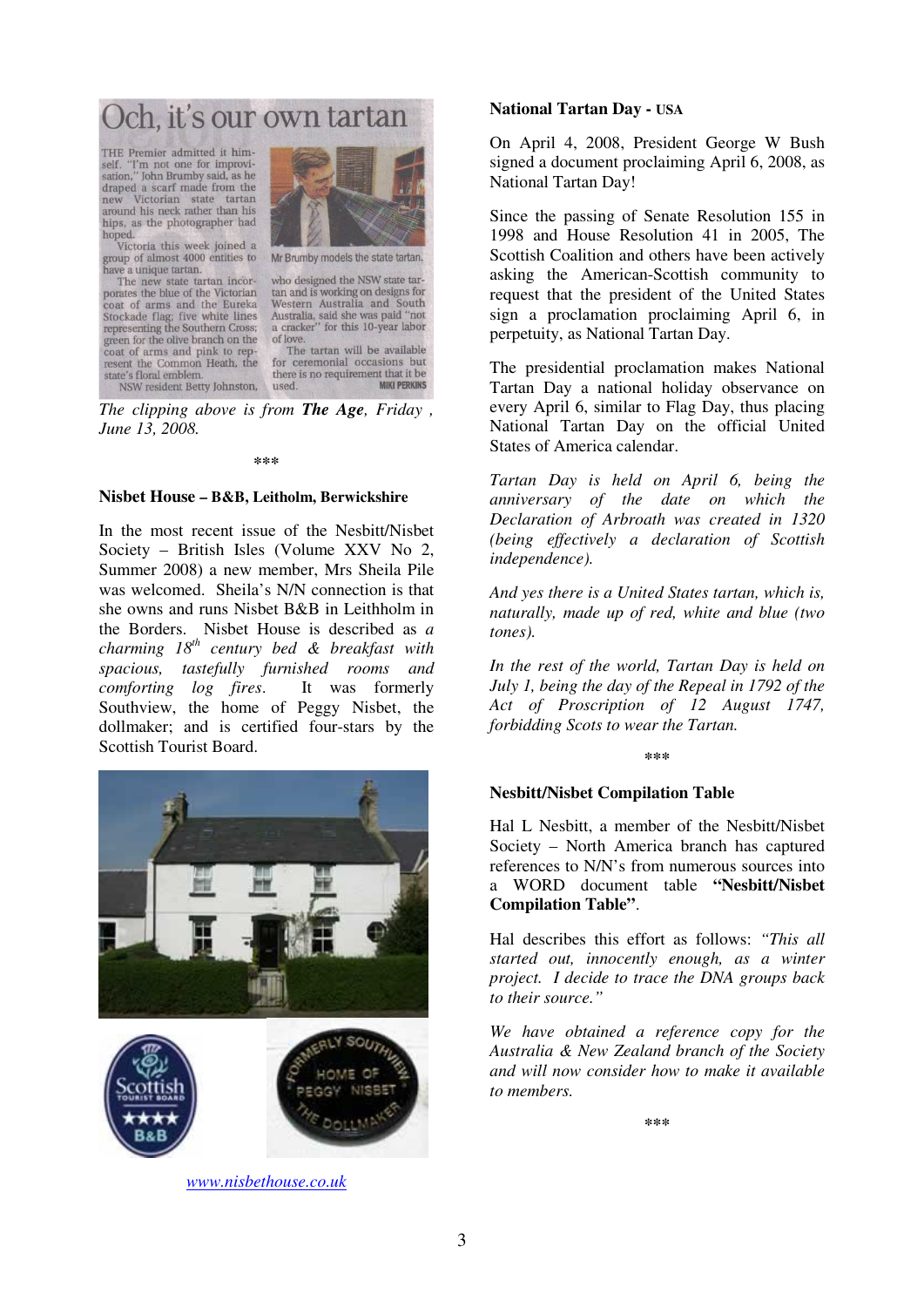#### **N/N Society – British Isles**

In the most recent issue of the Nesbitt/Nisbet Society – British Isles (Volume XXV No 2 , Summer 2008) both David Nisbet, the UK President and Peter W W Nisbet, the UK Treasurer and Secretary have announced their intention to retire from office at the Society's General Meeting being held in conjunction with this year's gathering at Gunsgreen House, Eyemouth in September.

They will continue as active members of the Society. David and Sue have been involved with the Society since its first meeting in Glasgow in August 1983. Peter is the inaugural Treasurer, having now filled that role for 25 years come September, and of more recent times he has also been the Society's secretary.

Both have contributed immensely to the Society, having seen it form, grow, and stabilise. The N/N Society – Australia was formed in 1986 and has benefited from their efforts, albeit perhaps indirectly. We have been privileged to have been able to welcome David & Sue to several of our social functions when they were visiting Australia.

*First of all I would take this opportunity to thank David (& Sue) and Peter for their commendable efforts on behalf of N/N members worldwide. Secondly I would wish them a long and prosperous retirement from office. Thirdly, issue an open invitation to our hospitality should they find themselves in Australia or New Zealand. Finally, I wish the UK Branch every success in recruiting replacement office bearers.* 

**\*\*\***

#### **Peter Nisbet – China**

In the aftermath of the devastating earthquake in China, Red Symons interviewed a Peter Nisbet, aged 28 living in China, on Melbourne ABC radio774 on  $13<sup>th</sup>$  May 2008 at about 6:40 am.

*I have not been able to track down further detail, however I think that Peter Nisbet may be in China as part of the "Australian Youth Ambassadors for Development Program", currently working in China.* 

**\*\*\***

### **N/N Society – North America**

The most recent issue of the Nesbitt/Nisbet Society – North America Newsletter, April 2008 introduced their new Newsletter Editor – Jennifer Nesbitt.

Following are a few snippets from her introduction to members.

*"I was Nesbitt-ed in June 2005 when I married Nick, my high school sweetheart.* 

*Steve and the rest of the N/N board were persuaded to put their faith in me as newsletter editor because of my background in journalism.* 

*I have degrees in journalism and political science from Penn State.* 

*Nick and I got involved in the society last summer, when Nick was doing research on the Nesbitt name and stumbled across the society's web page."* 

*I wish Jennifer every success with the production of the Newsletters – a vital aspect of the Society.* 

**\*\*\***

 $\sqrt{2}$ 

### **FOUND**

#### **Thomas Nebbitt – land owner**

*I was recently undertaking a search of land survey information in the vicinity of CA 67A, Parish of Devon, County of Buln Buln, Victoria (currently Tara Valley Road, Devon North) when I noticed that the name of the owner of CA 67A on the plan (OP21800) was T Nebbitt (Thomas Nebbit on the accompanying computation sheet). Not having come across a Nebbitt before and with no such entries currently showing in the white pages I just wonder whether this is not in fact a spelling error and that a Thomas Nesbitt was indeed the grantee of CA67A, Parish of Devon.*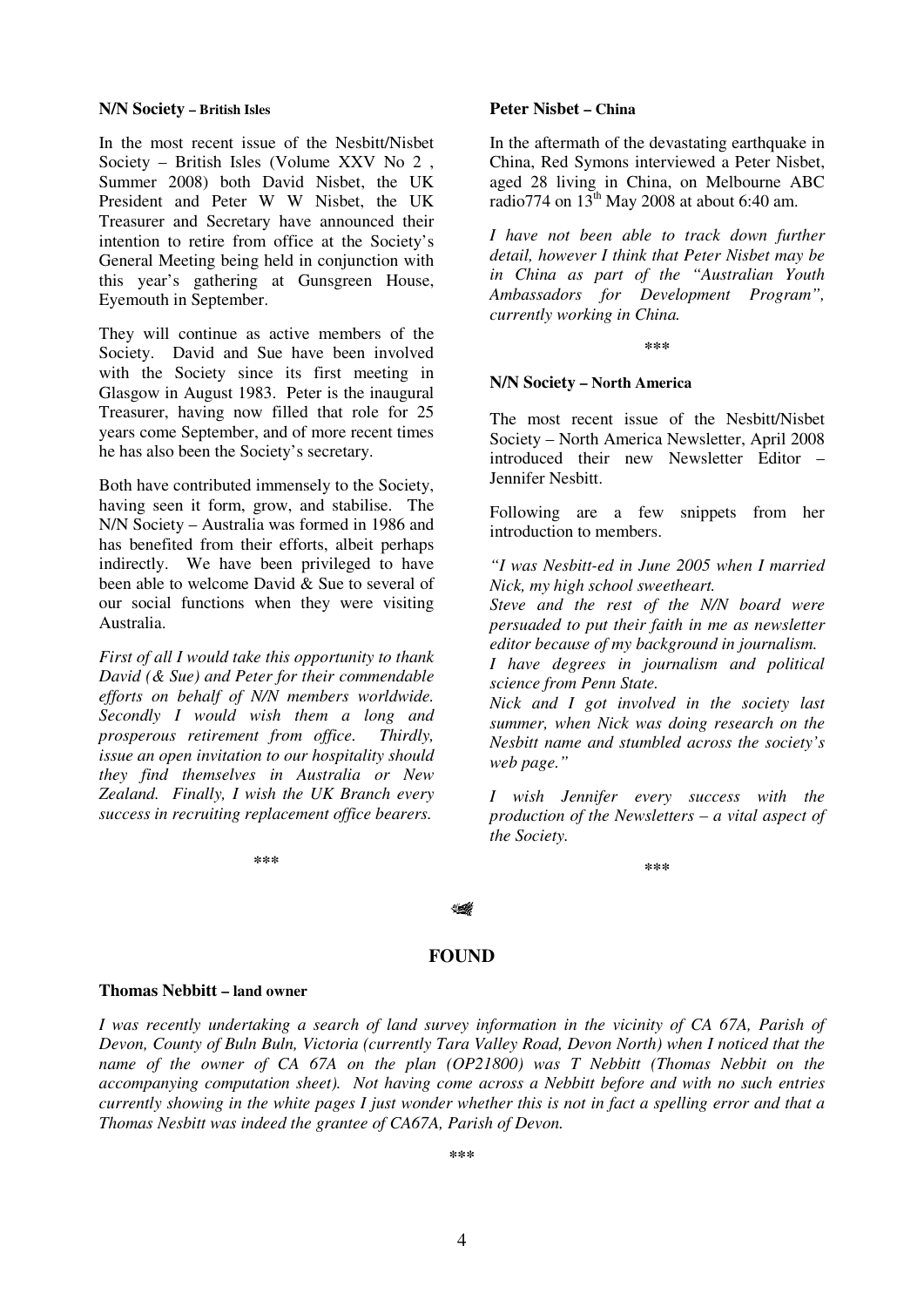## **E Nisbet – Tocumwal**

*The following picture of the Tocumwal war memorial – listing an E Nisbet in the 1939-1945 War was taken by Alan & Heather Ames.* 



## **Nisbet clock**

On a recent trip to south Gippsland, during a chance visit to an antiques shop, I came upon a mantle clock labelled "Nisbet clock". On further investigation it was noted that the clock bore a maker's/vendor's label – which read:

## *A C Nisbet Watchmaker Unley*

Upon which a date had been hand written (circa 1923). The rear of the clock bore notes on the clock mechanisms, setting, adjustment and maintenance – indicating that the mechanics were from either New York or Glasgow. The antique dealer provided little further detail apart from a passing comment that he had seen several Nisbet clocks and thought them "beautiful without being ornate".

*Presumably, A C Nisbet was a watchmaker in Unley, South Australia circa 1923 who would import clock mechanisms to be mounted in cases of his design. A search on the internet has not revealed any detail regarding A C Nisbet, watchmaker. Can any N/N member provide any detail regarding A C Nisbet, watchmaker or Nisbet clocks in general?* 

**\*\*\*** 

# **Matthew Flinders' chronometer – Nisbet connection**

*When undertaking internet research for the Nisbet clock above I stumbled across the following N/N reference on the web site for the Powerhouse Museum, Sydney, Australia. Below is an excerpt from the web site.* 

# Matthew Flinders Marine Chronometer, 1790

When Matthew Flinders set out in 1801 to circumnavigate Australia, he took with him a collection of five chronometers. The only one to survive the journey was this one. It was made in London by Thomas Earnshaw in early 1801. The escapement and compensating balance wheel which were invented by Earnshaw are incorporated into this chronometer and reflect his skill and precision in workmanship. Flinders expressed his enthusiasm for E520 in his book 'A Voyage to Terra Australis' where he referred to it as "this excellent timekeeper".

The E520 was with Flinders when, on his return passage to England, he was taken prisoner-of-war by the French in Mauritius. In 1805 Captain Aken, the master of the 'Investigator' who had been travelling with Flinders, was released by the French and allowed to return England. He arrived there with the chronometer in December 1805, and the Astronomer Royal, Neville Maskelyne, reported to the Board of Longitude on December 12, that E520 had been delivered to the Greenwich Observatory.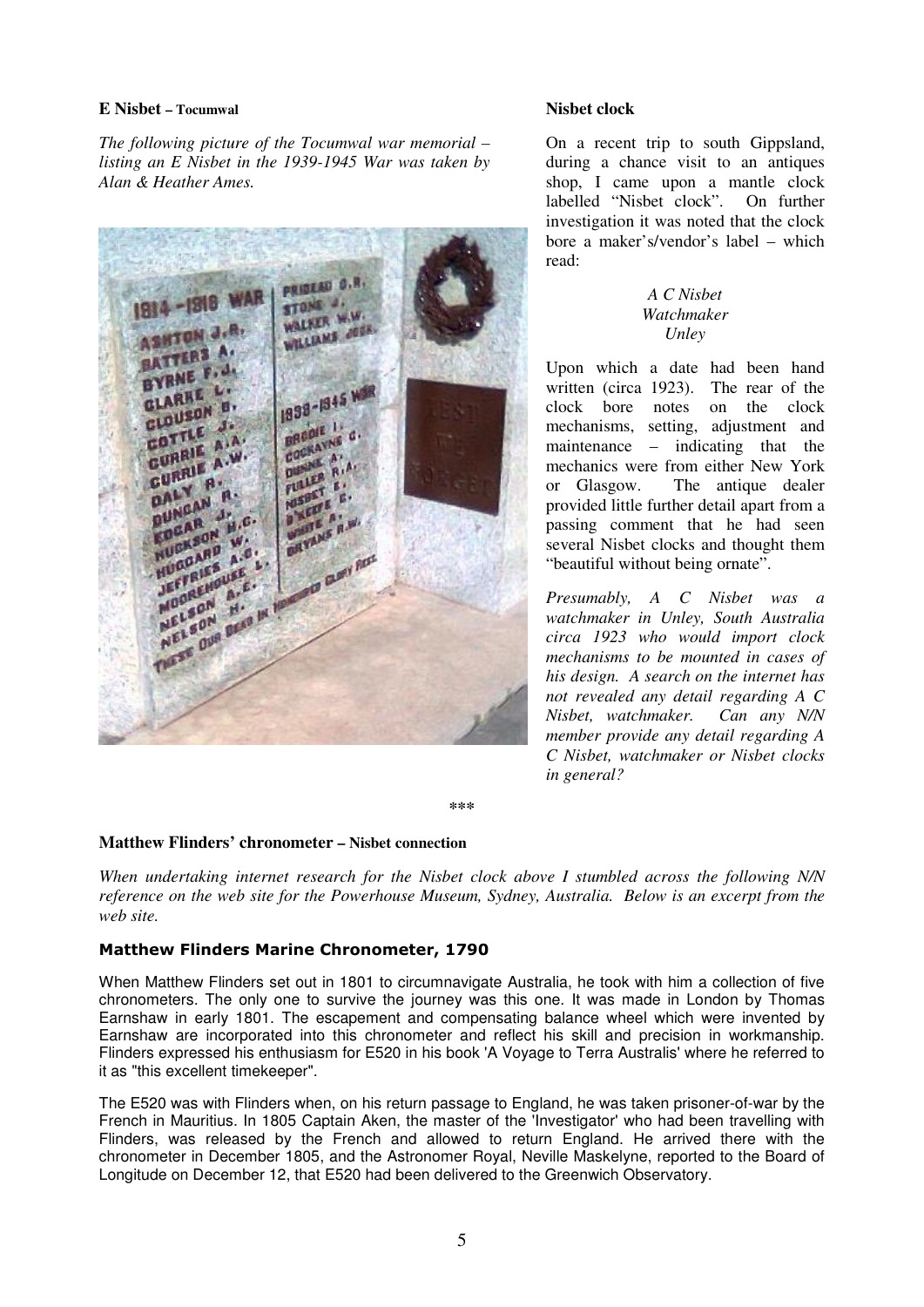No more was heard of E520 until 1937 when the records of the then Sydney Technical Museum show that it was purchased from **Mr. J. Nisbet** of Double Bay.

But what of **Mr. N. J. Nisbet**, who once owned E520? At first all attempts to trace him failed. Then in 1979, with the valuable assistance of Caroline Jones of ABC Radio in Sydney, the family of **Mr. Norman John Nisbet** was located. Unfortunately, **Mr. Nisbet** died in 1943 and little is now known of E520's connection with his family. **Mr. Nisbet** was, however, a collector of clocks and watches and may have acquired the chronometer during a visit to England.

Whatever the history of E520 from 1805 to 1937 it is extremely fortunate that this historic old timekeeper which played so important a part in our early history, found its way back to Australia.

#### References:

Thomas Tooth, transcript from 'The Earnshaw Chronometer' a monograph originally published by the Powerhouse Museum of Applied Arts and Sciences, 1981

*Further detail and picture/s can be found at: http://www.powerhousemuseum.com/collection/database/?irn=237881* 

*Can any N/N member/s provide any further detail on either Mr Norman John Nisbet or chronometer E520?*

#### **SINGS**

#### **N/N's IN THE NEWS**

**Nesbit** – Premier's Active Families Challenge

*The Nesbit family of Deidre, Jim, Lauren & Paula of Echuca, Victoria participated in the Premier's Active Families Challenge as found listed in the insert in the Herald Sun, Wednesday, May 28, 2008 page 46. The challenge – between 9 March and 20 April families got to their feet for at least 30 minutes of physical activity each day. Some 28,538 Victorians constituting 8,483 families took part. The next and perhaps biggest part of the challenge is keeping it up.* 

*Congratulations to the Nesbit family.* 

**\*\*\*** 

**Trent Cotchin** – "rising star"

Trent Cotchin made a late start to the 2008 AFL season after fracturing his ankle in late 2007 achilles inflammation and soreness then prevented him from participating until round 8. Since then Trent has been a stunning and consistent player in a rejuvenated Richmond, kicking a goal with his first kick in an AFL match; to the extent that he is currently touted as one of the favourites for the AFL's "Rising Star" award in 2008. Trent credits his parents Peter and Kath (nee **Nisbet**) with *"keeping his feet on the ground".* 

**\*\*\*** 

#### **Barbara Nisbet**

*The following notice was found in the Herald Sun Wednesday, 28 April, 2008, page 86.* 

NISBET. -**Sarbara Christie (Ara)**<br>1.06.1923 - 17.06.2008<br>Loved mother of David, Valerie<br>and Diane. Mother-in-law to<br>John and Joan. Much loved Four and Joan. Much loved<br>Granny to Adrian, Tammy,<br>Rowan, James, Evan and<br>Christopher. Granny-in-law to<br>Kara and Chris Kara and Chris. At rest with Dad

#### **Joan Nisbet**

NISBET (Brown). - Joan Mary.<br>Nov. 6, 1918 - Apr. 26, 2008

Loved wife of Jim (dec.) and Mick (dec.).

Most loved mother and motherin-law of Heather and Ray,<br>Barbara and Jim, Jimmy and<br>Maureen (dec.).

Devoted twin sister of Joyce  $(dec.).$ 

Cherished Nana of Gary and<br>Wendy, Raelene and Michael,<br>Debra and Dave, Alan, Stuart Bebra and Judy, David and Tina. Great<br>Nana of Kayne, Ashley and<br>Lauren, Sarah and Ty, Amy,<br>Kylie and Lachy, Emily, Chris.<br>Great Great Nana of Bailey,<br>Taylor, Jordan, Mavrick, Corey, Hayden.

When tomorrow starts without her, please try to understand that an Angel came and took her by the hand, and said Joan's<br>place was ready far above, that she will have to leave behind all those she dearly loved. So when tomorrow starts without her,<br>don't think she's far apart, for every time you think of Joan,<br>know she's in your heart.

Forever Loved

*The notice above was found in the Herald Sun Monday, 18 June, 2008.* 

10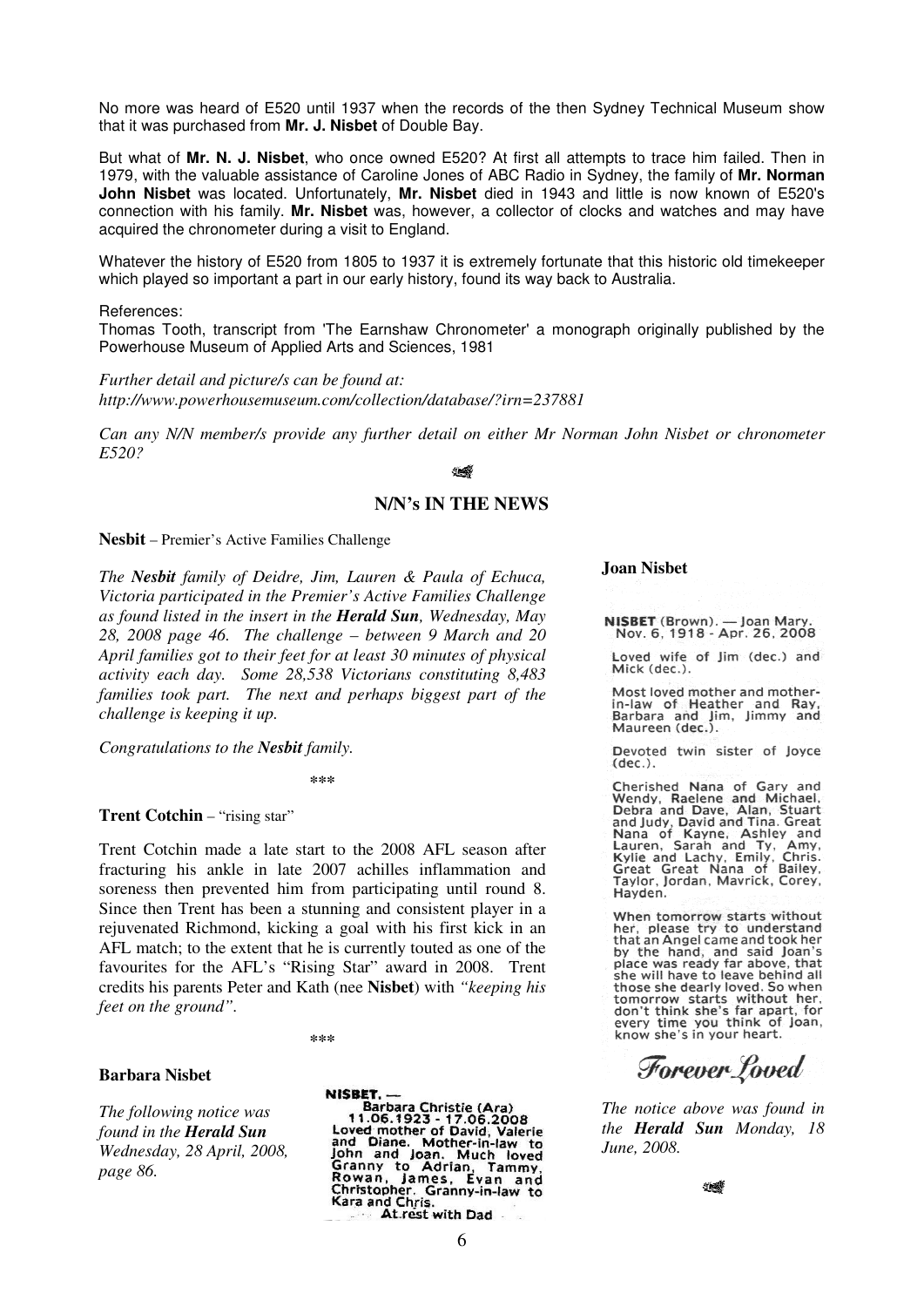## **THE WANTED LIST**

#### **John Grant Nisbet - descendants**

Family re-union to be held on  $9<sup>th</sup>$ April 2009 in Port Lincoln, South Australia. Colin & Vy Nisbet the following background information:

"I am researching my father **John Grant Nisbet**; we are having a re-union for his family in Port Lincoln, south Australia on the  $9<sup>th</sup>$ April 2009. He came to Australia in 1925, on the passenger ship the "Orama"; having departed from London on the  $26<sup>th</sup>$  of June 1925; disembarking in Melbourne (date not known). On the passenger list there were two **J Nisbet**:

- 1. My father: **John Grant Nisbet**  74 Damside Street Dunfernline, Scotland "A Butcher"
- 2. And the other: **J Nisbet**  14 Antague Street Greenock, NB "A Draper"

To my knowledge they were not related in any way. My father, John Grant the butcher went to Wonthaggi to work for William Inglis as a butcher for some time, when hard times came he got a job with Hume Steel in Thevenard, South Australia; there he stayed until his death in 1970.

He married a local lass, Amy Spry, and they had five children. I am wondering if anyone in the Nesbitt/Nisbet Society would have any knowledge of the other **J Nisbet**, the Draper, if so I would be pleased to hear from them.

#### Regards Colin Nisbet

*Colin can be contacted at 3 Tyler Street, Henley Beach South, South Australia 5022.* 

**\*\*\***

#### **SKYPE – your contact details**

*If you're an internet savvy N/N using Skype we would appreciate receiving your contact details and also some comments on how you are using and finding Skype as a means of communication – does it have a role in the N/N Society and furthering our communications, re-directing how we communicate and the types of communication we can provide and enjoy? Please let us know – but as always, play it safe with any personal details you provide – ensure that the mode of communication selected and the details provided are compatible.* 

## **SUCCESS**

**P Jean Skar** – link found

The Nesbitt/Nisbet<br>Society – North Society  $-$ America recently welcomed P Jean Skar from Norway into membership. Jean was raised in Canada, but married a Norwegian. Her mother was a **Nisbet** and her mother's father, **James Nisbet** was born in Scotland, emigrating to Canada when he was young. Last year Jean was supplied additional information from a distant cousin, **J E Nisbet** (a member of the N/N Society - Australia). He had written an article on Nisbets of Chapelton, but was missing Jean's branch and she was also missing his. James also had copies of letters written approximately 1840 to 1860 of family members.

**\*\*\***

# $\sqrt{2}$ **OBITUARY**

## **John Classon**

*It is with great sadness that I advise members of the death of John Charles Michael Classon, husband of Elyse (nee Nesbit), both active members of the Society since its founding. John died suddenly on Sunday 11th May 2008, aged 86. Our condolences to Elyse and family. John's eye for detail and quirky questions on our balance sheets will be missed.* 

John Charles Michael Classon



 $9^{th}$ February 1922 ~ 11<sup>th</sup> May 2008